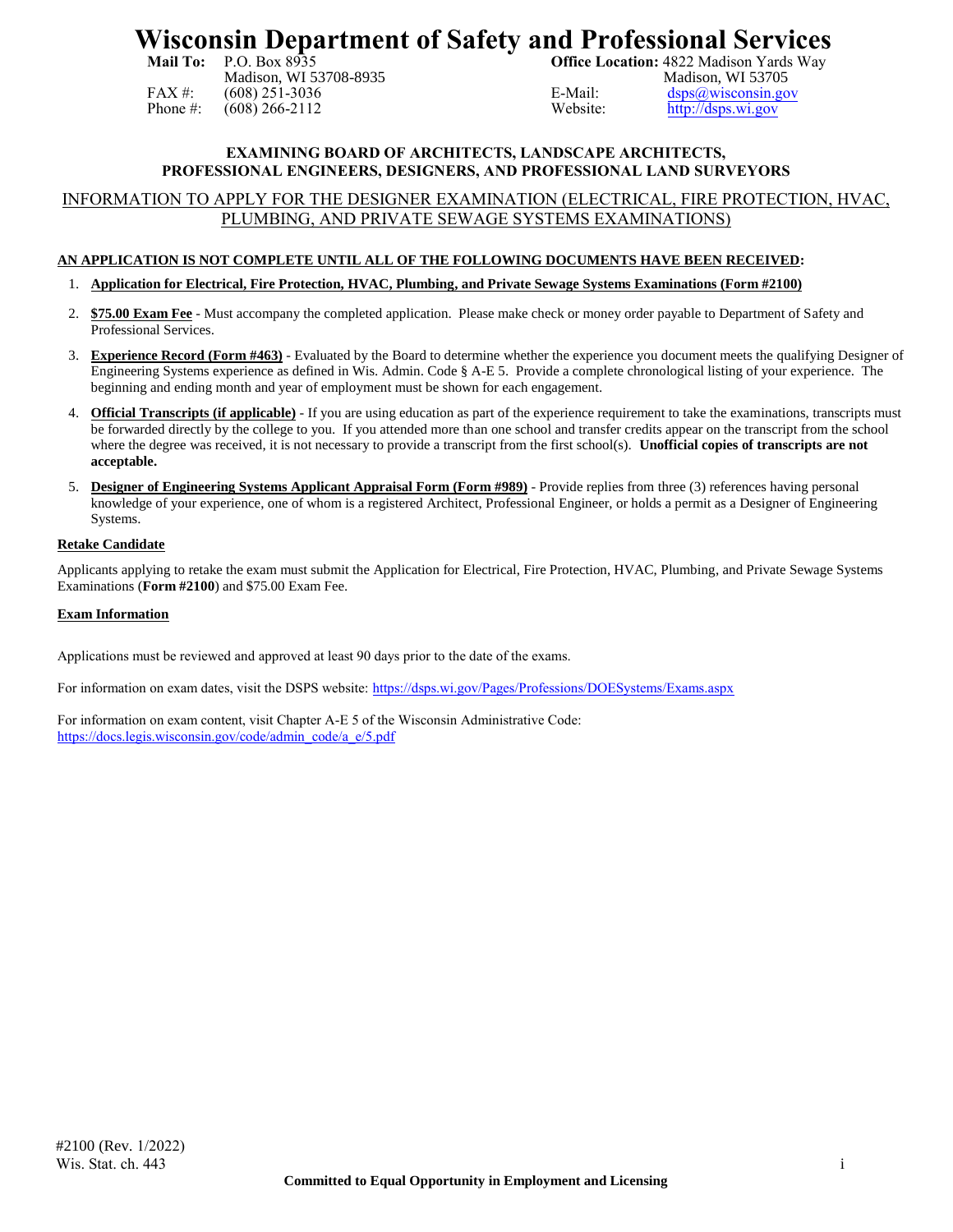# **Wisconsin Department of Safety and Professional Services**

| <b>Mail To:</b> | P.O. Box 8935          |
|-----------------|------------------------|
|                 | Madison. WI 53708-8935 |
| FAX#            | $(608)$ 251-3036       |
| Phone $\#$ :    | $(608)$ 266-2112       |

**Office Location:** 4822 Madison Yards Way

Madison, WI 53705 E-Mail: dsps@wisconsin.gov<br>Website: http://dsps.wi.gov http://dsps.wi.gov

## **EXAMINING BOARD OF ARCHITECTS, LANDSCAPE ARCHITECTS, PROFESSIONAL ENGINEERS, DESIGNERS, AND PROFESSIONAL LAND SURVEYORS**

## APPLICATION FOR ELECTRICAL, FIRE PROTECTION, HVAC, PLUMBING, AND PRIVATE SEWAGE SYSTEMS EXAMINATIONS

| The Department must deny your application if you are liable for delinquent state taxes, UI contributions, or child support (Wis. Stat. §§ 440.12 and 440.13).<br><b>PLEASE TYPE OR PRINT</b><br>ப<br><b>IN INK</b>                                              |                                                         |                                | Your name, address, phone number, and e-mail address are available to the public. Check box to withhold street address/                                                                                                                                                  |  |  |  |  |  |
|-----------------------------------------------------------------------------------------------------------------------------------------------------------------------------------------------------------------------------------------------------------------|---------------------------------------------------------|--------------------------------|--------------------------------------------------------------------------------------------------------------------------------------------------------------------------------------------------------------------------------------------------------------------------|--|--|--|--|--|
| <b>Last Name</b>                                                                                                                                                                                                                                                | <b>First Name</b>                                       | МI                             | PO Box, phone number, and e-mail address from lists of 10 or more credential holders (Wis. Stat. § 440.14).<br><b>Former / Maiden Name(s)</b>                                                                                                                            |  |  |  |  |  |
| <b>Address</b> (street)<br>(city)                                                                                                                                                                                                                               |                                                         | (state) (zip code)             | <b>Daytime Telephone Number</b>                                                                                                                                                                                                                                          |  |  |  |  |  |
| Mailing Address (if different) (street)<br>(city)                                                                                                                                                                                                               |                                                         | (state) (zip code)             | Date of Birth                                                                                                                                                                                                                                                            |  |  |  |  |  |
| <b>Social Security Number</b>                                                                                                                                                                                                                                   |                                                         |                                | Your Social Security Number must be submitted with your application on this form. If you do<br>not have a Social Security Number, you must complete Form $\#1051$ . The Department may<br>not disclose the Social Security Number collected except as authorized by law. |  |  |  |  |  |
| Ethnicity/gender status information is optional.<br><b>Ethnicity:</b><br>White, not of Hispanic origin<br>Black, not of Hispanic origin                                                                                                                         | American Indian or Alaskan<br>Asian or Pacific Islander |                                | ⊿ Hispanic<br>Other                                                                                                                                                                                                                                                      |  |  |  |  |  |
| Gender:<br>$\neg M \square F$<br>Have you ever been licensed in Wisconsin as a Designer of Engineering Systems?                                                                                                                                                 |                                                         |                                | $\Box$ Yes<br>$\Box$ No<br>If yes, list your credential number:                                                                                                                                                                                                          |  |  |  |  |  |
| <b>E-mail Address</b>                                                                                                                                                                                                                                           |                                                         |                                |                                                                                                                                                                                                                                                                          |  |  |  |  |  |
| $exam(s)$ .<br>Name of Exam:<br>Name of Exam:                                                                                                                                                                                                                   |                                                         | Date of Exam:<br>Date of Exam: | <b>Examinations:</b> If you have taken any part(s) of the Designer of Engineering Systems examinations in Wisconsin, please provide the name and date of                                                                                                                 |  |  |  |  |  |
| <b>APPLICATION FEES: Please check applicable box. Make check</b><br>payable to DSPS and attach to this application. To pay by credit card see<br>Form #3071.<br>\$75.00 Exam Fee (for each exam)<br><b>Electrical Systems</b><br><b>Fire Protection Systems</b> |                                                         |                                | For Receipting Use Only (7)                                                                                                                                                                                                                                              |  |  |  |  |  |